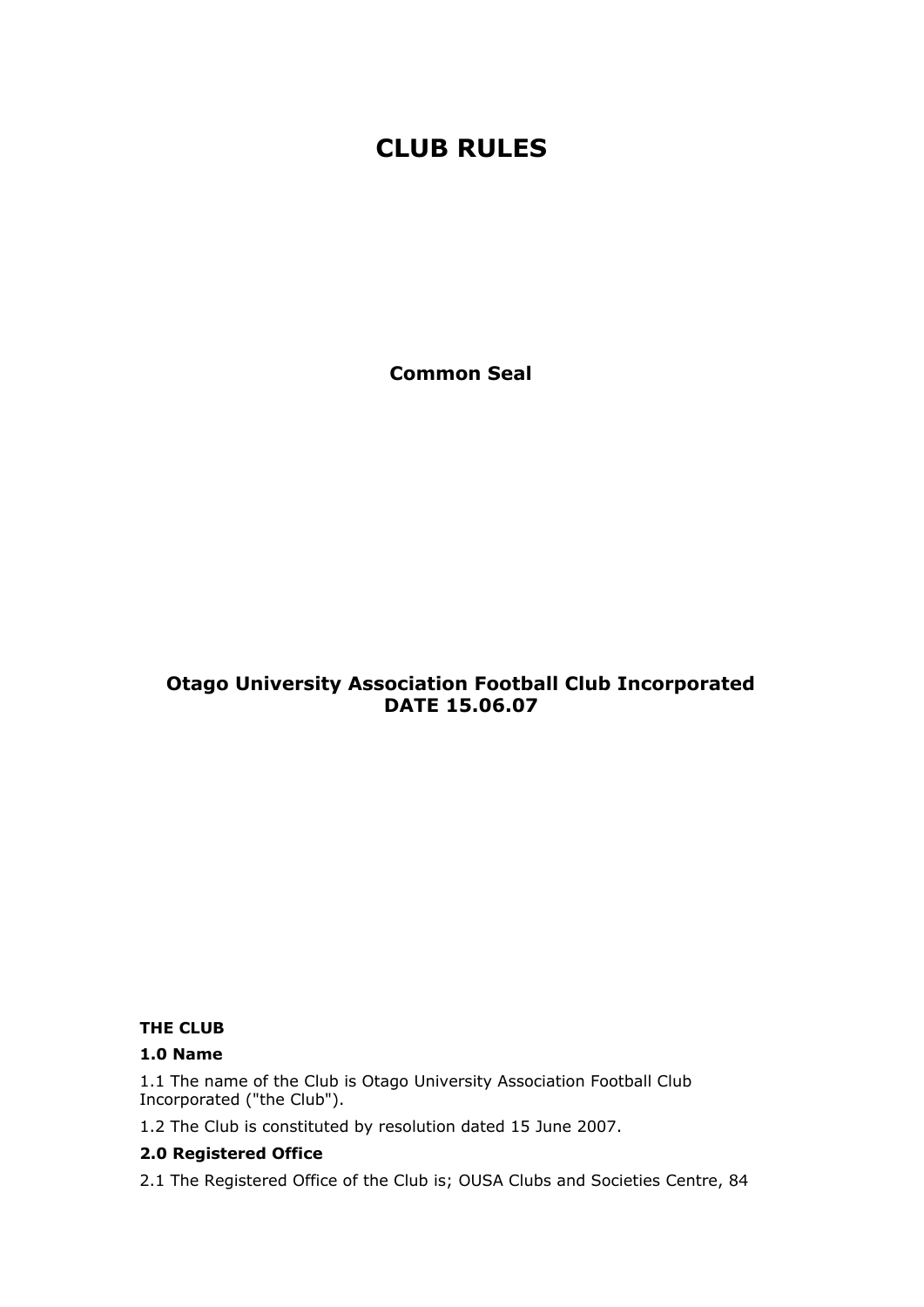Albany St, North Dunedin, Dunedin.

### **3.0 Purposes of Society**

3.1 The purposes of the Club are to:

(a) To manage, promote and foster the game of Association Football;

(b) To advise, assist and encourage members of the Club in all phases of the game of Association Football.

(c) To promote the interest of members of Association Football, and any other activist which in the opinion of the Executive Committee (hereinafter call the Committee) are in the interests of the Club.

(d) To settle questions or disputes on any matter relating to Association Football which may be submitted to the Club for adjudication.

(e) To purchase, lease, hire or by any other means acquire any real or personal estate, chattels, gear or apparatus necessary or convenient for the purposes of the Club.

(f) To sell, lease, exchange, mortgage, improve, manage, develop or otherwise deal with, all or any part of the real and personal estate of the club or in which the Club has any or may hereafter have any beneficial interest.

(g) To promote, hold or manage any gatherings or conferences that it may deem desirable either by itself or in collaboration with any other club, association or organisation.

(h) To hire and employ all persons whose services may be deemed necessary for the purposes of the Club and pay them such salaries, wages, gratuities and/or pensions.

(i) To invest the monies of the Club not immediately required for any of its objects in such terms and conditions as may from time to time be determined by the Committee.

(j) To promote good fellowship amongst its members, members of any other clubs, and members of the community and to manage, promote and foster any other game, pastime or pursuit which may be deemed desirable.

(k) Do anything necessary or helpful to the above purposes.

3.2 Pecuniary gain, for either the Club or for individual Members of the Club, is not a purpose of the Club.

#### **MANAGEMENT OF THE CLUB**

#### **4.0 Managing Committee**

4.1 The Club shall have a managing committee ("the Committee"), comprising the following persons:

(a) The Chairperson;

(b) The Secretary;

(c) The Treasurer; and

(d) Other Members as the Club shall decide.

4.2 Only Members of the Club may be Committee Members.

4.3 There shall be a minimum of three Committee Members.

#### **5.0 Appointment of Committee Members**

5.1 At a Club Meeting, the Members may decide by majority vote:

(a) How large the Committee will be;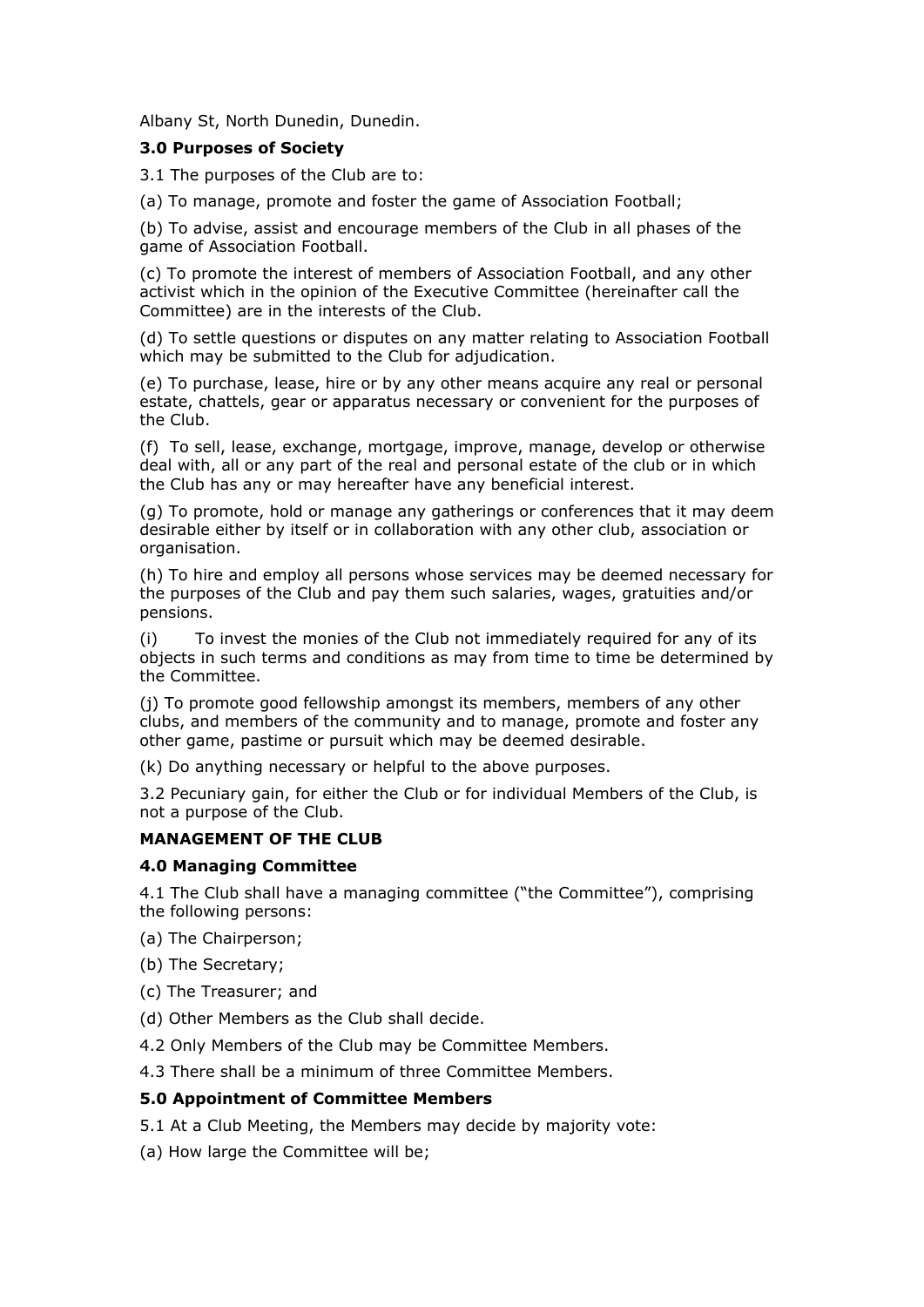(b) Who shall have the title of Chairperson, Secretary, and Treasurer;

- (c) Whether any Committee Member may have more than one title;
- (d) How long each person will be a Committee Member ('the Term').

## **6.0 Cessation of Committee Membership**

6.1 Persons cease to be Committee Members when:

- (a) They resign by giving written notice to the Committee.
- (b) They are removed by majority vote of the Club at a Society Meeting.
- (c) Their Term expires.

6.2 If a person ceases to be a Committee Member, that person must within one month give to the Committee all Club documents and property.

#### **7.0 Nomination of Committee Members**

7.1 Nominations for members of the Committee shall be called for at least 14 days before a General Meeting. Each candidate shall be proposed and seconded in writing by Members and the completed nomination delivered to the Secretary. Nominations shall close at 5pm on the fifth day before the Annual General Meeting. The Secretary shall post all nominations on a suitable notice board at least 2 days before the Annual General Meeting. All retiring members of the Committee shall be eligible for re-election.

7.2 If the position of any Committee Member becomes vacant between Club Meetings, the Committee shall appoint another Committee Member to fill that vacancy until the next Club Meeting.

7.3 If any Committee Member is absent from three consecutive meetings without leave of absence the Chairperson may declare that person's position to be vacant.

#### **8.0 Role of the Committee**

8.1 Subject to the rules of the Society ("The Rules"), the role of the Committee is to:

- Administer, manage, and control the Club;
- Carry out the purposes of the Society, and Use Money or Other Assets to do that;
- Manage the Club's bank accounts;
- Ensure that all Members follow the Rules;
- Decide how a person becomes a Member, and how a person stops being a Member;
- Decide the times and dates for Meetings, and set the agenda for Meetings;
- Decide the procedures for dealing with complaints;
- Set Membership fees, including subscriptions and levies;
- Make regulations.

8.2 The Committee has all of the powers of the Club, unless the Committee's power is limited by these Rules, or by a majority decision of the Society.

8.3 Decisions of the Committee bind the Club, unless the Committee's power is limited by these Rules or by a majority decision of the Club.

#### **9.0 Roles of Committee Members**

9.1 The Chairperson's role is to:

- (a) Ensure that the Rules are followed;
- (b) Convene Meetings;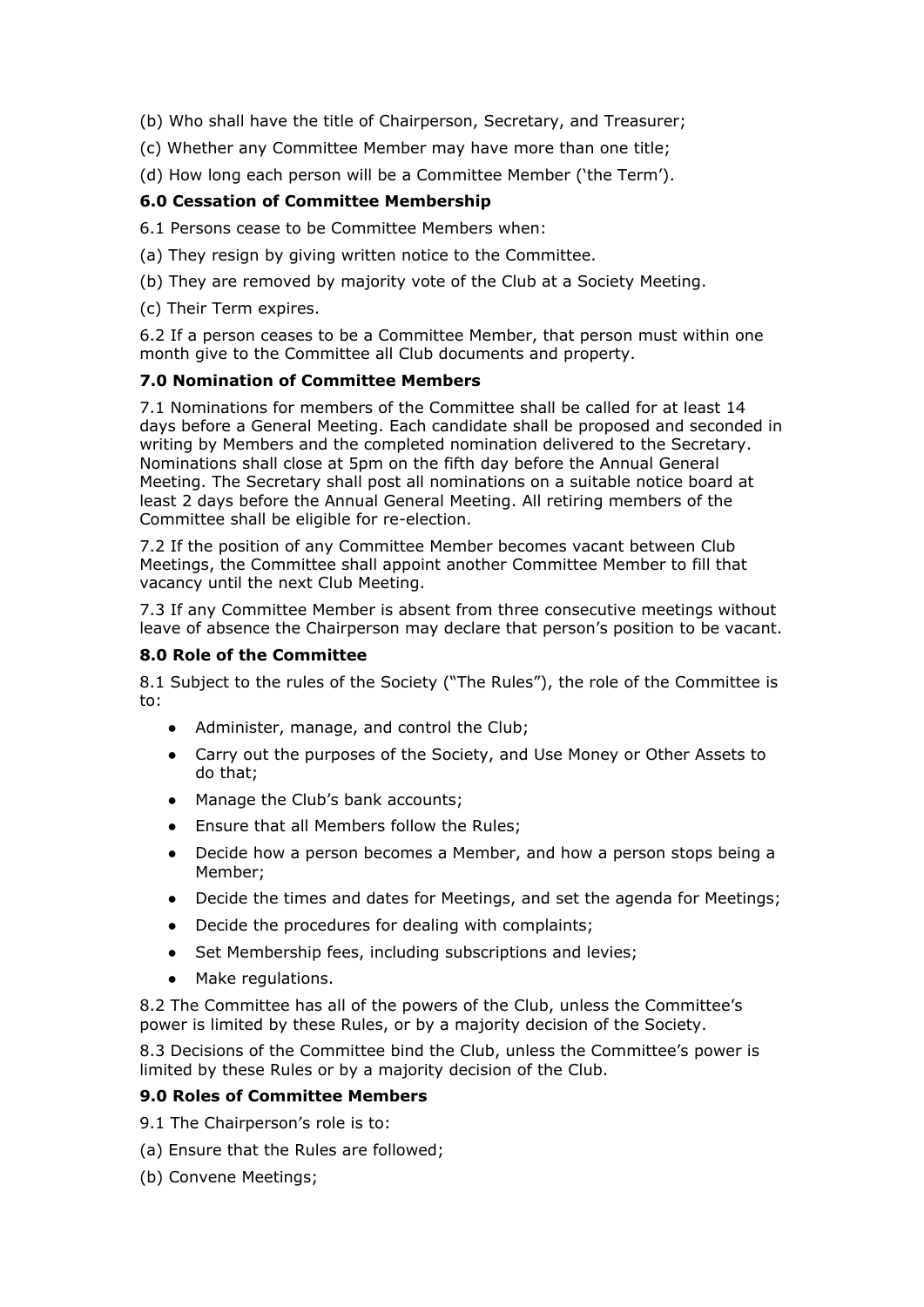(c) Chair Meetings, deciding who may speak and when;

(d) Oversee the operation of the Club;

- (e) Give a report on the operation of the Club at each Annual General Meeting;
- (f) Advise the Registrar of Incorporated Societies of any rule changes;
- (g) Advise the Registrar of Incorporated Societies of any alteration to the Rules.
- 9.2 The Secretary's role is to:
- (a) Record the minutes of Meetings;
- (b) Keep the Register of Members;
- (c) Hold the Club's records, documents, and books;
- (d) Receive and reply to correspondence as required by the Committee;
- (e) Retain the common seal of the Club.
- 9.3 The Treasurer's role is to:

(a) Collect and receive all payments made to the Club. These payments must be banked within seven days after the Treasurer receives them;

(b) Keep a true and accurate record in the Club's account book, so that the Club's financial situation can be clearly understood at any point in time;

(c) Give a financial report and statement of accounts (including an Income and Expenditure Account and Balance Sheet) at each Annual General Meeting, and more often if either the Committee or a majority of the Club decides this in a Meeting.

(d) Forward the annual financial statements for the Club to the Registrar of Incorporated Societies upon approval by the Members at an Annual General Meeting.

#### **CLUB MEMBERSHIP**

#### **10.0 Types of Members**

10.1 A Member is either an Ordinary Member or a Life Member, but not an Honorary Member.

10.2 An Ordinary Member has the rights and responsibilities set out in these Rules.

10.3 A Life Member is a person who is acknowledged as a longstanding Member of the Club. A Life Member has all the rights and responsibilities of an Ordinary Member (including the right to vote), but does not have to pay fees, subscriptions, or levies.

10.4 An Honorary Member is a person who is acknowledged as providing or having provided important services to the Club. An Honorary Member has none of the rights or privileges of a Member.

#### **11.0 Admission of Members**

11.1 To become an Ordinary Member, a person ("the Applicant") must:

(a) Complete an application form, if the Committee requires this; and

(b) Supply any other information the Committee requires.

11.2 The Committee may interview the Applicant when it considers Membership applications.

11.3 The Committee shall have complete discretion when it decides whether or not to let the Applicant become an Ordinary Member. The Committee shall advise the Applicant of its decision, and that decision shall be final.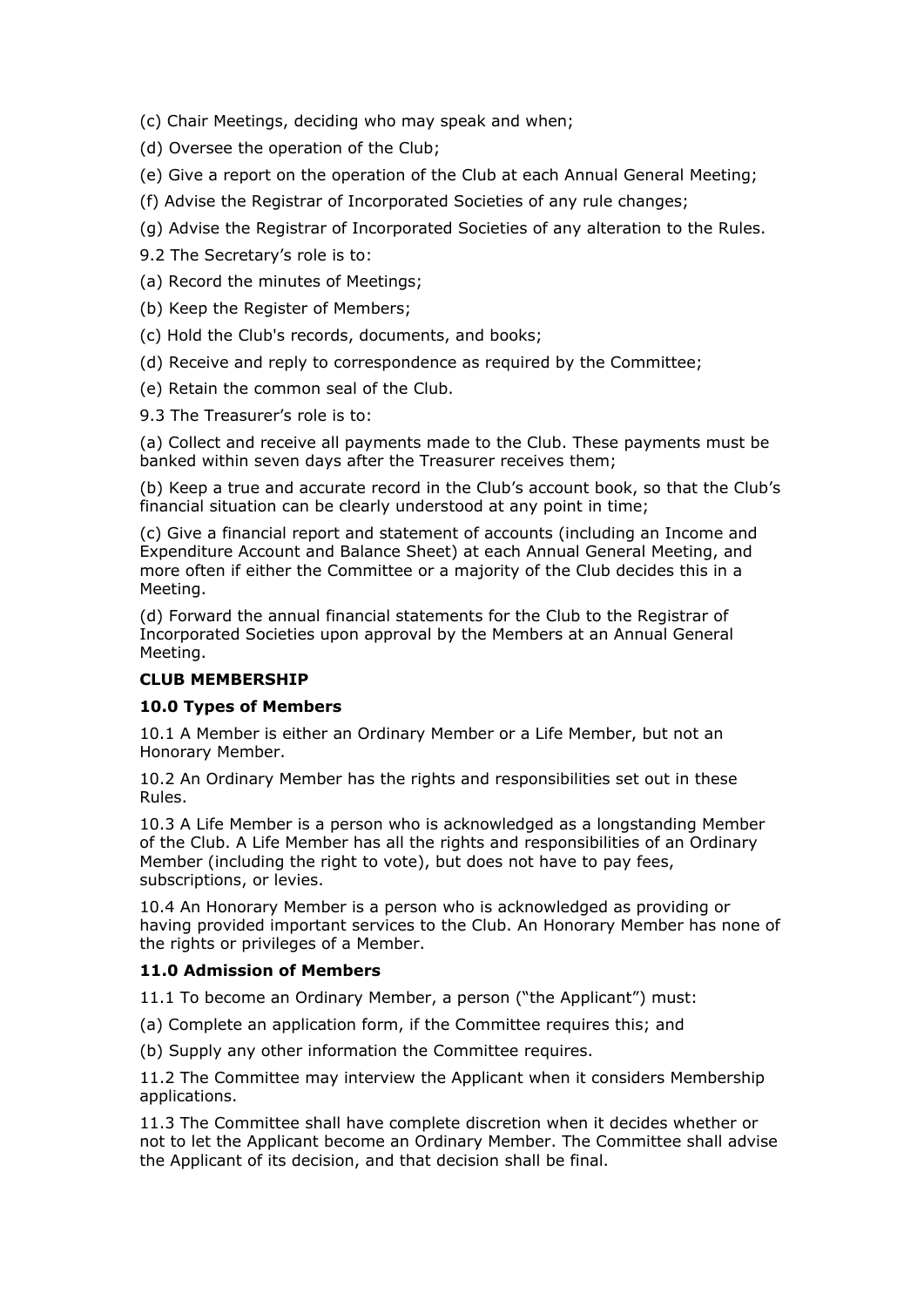11.4 An Ordinary Member may become a Life Member only if:

(a) The Committee recommends that the Society should appoint the Ordinary Member as a Life Member; and

(b) The Society passes a resolution appointing the Ordinary Member as a Life Member by a two-thirds majority of those Members present and voting.

#### **12.0 The Register of Members**

12.1 The Secretary shall keep a register of Members ("the Register"), which shall contain the names, the addresses, the email addresses and telephone numbers of all Members, and the dates at which they became Members.

12.2 If a Member's address or telephone number changes, that Member shall give the new address or telephone number to the Secretary.

12.3 Each Member shall provide such other details as the Committee requires.

#### **13.0 Cessation of Membership**

13.1 Any Member may resign by giving written notice to the Secretary.

13.2 A Member may have his or her Membership terminated in the following way:

(a) If, for any reason whatsoever, the Committee is of the view that a Member is breaching the Rules or acting in a manner inconsistent with the purposes of the Club, the Committee may give written notice of this to the Member ("the Committee's Notice"). The Committee's Notice must:

(i) Explain how the Member is breaching the Rules or acting in a manner inconsistent with the purposes of the Society;

(ii) State what the Member must do in order to remedy the situation; or state that the Member must write to the Committee giving reasons why the Committee should not terminate the Member's Membership.

(iii) State that if, within 14 days of the Member receiving the Committee's Notice, the Committee is not satisfied, the Committee may in its absolute discretion immediately terminate the Member's Membership.

(iv) State that if the Committee terminates the Member's Membership, the Member may appeal to the Club.

(b) 14 days after the Member received the Committee's Notice, the Committee may in its absolute discretion by majority vote terminate the Member's Membership by giving the Member written notice ("Termination Notice"), which takes immediate effect. The Termination Notice must state that the Member may appeal to the Society at the next Meeting by giving written notice to the Secretary ("Member's Notice") within 14 days of the Member's receipt of the Termination Notice.

(c) If the Member gives the Member's Notice to the Secretary, the Member will have the right to be fairly heard at the next Society Meeting. If the Member chooses, the Member may provide the Secretary with a written explanation of the events as the Member sees them ("the Member's Explanation"), and the Member may require the Secretary to give the Member's Explanation to every other Member within 7 days of the Secretary receiving the Member's Explanation. If the Member is not satisfied that the other Society Members have had sufficient time to consider the Member's Explanation, the Member may defer his or her right to be heard until the following Club Meeting.

(d) When the Member is heard at a Club Meeting, the Club may question the Member and the Committee Members.

(e) The Club shall then by majority vote decide whether to let the termination stand, or whether to reinstate the Member. The Club's decision will be final.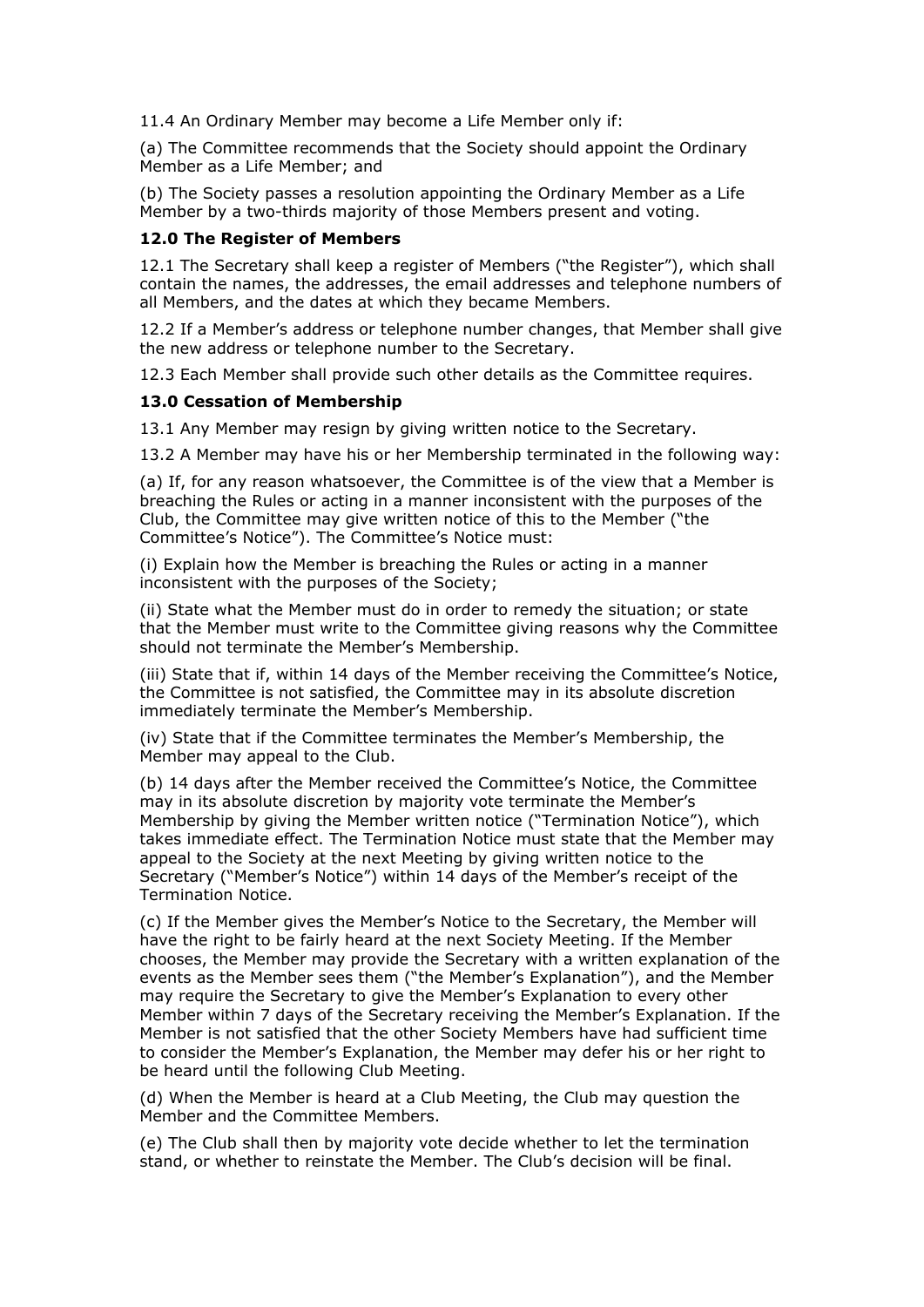## **14.0 Re-admission of former Members**

14.1 Any former Member who has resigned may apply for re-admission in the same way as a new applicant, but if the former Member's membership was terminated by the Committee or the Club, the Applicant shall not be readmitted without the approval of the Committee by majority vote.

## **15.0 Obligations of Members:**

15.1 All Members (and Committee Members) shall promote the purposes of the Club and shall do nothing to bring the Club into disrepute.

### **MONEY AND OTHER ASSETS OF THE CLUB**

#### **16.0 Use of Money and Other Assets**

16.1 The Club may only Use Money and Other Assets if:

(a) It is for a purpose of the Club;

(b) It is not for the sole personal or individual benefit of any Member; and

(c) That Use has been approved by either the Committee or by majority vote of the Club.

16.2 Although the Club may reimburse Members for expenses related to the carrying out of activities directly related to the running of the Club, no Club money may be applied in any way that creates pecuniary gain for any one of the Members of the Club.

## **17.0 Joining Fees, Subscriptions and Levies**

17.1 The Society shall decide by majority vote at a Society Meeting:

(a) What a Member must pay to join the Society ("Joining Fee"); and

(b) What a Member must pay in order to stay a Member ("Subscription") and how often this must be paid.

17.2 The Committee may by majority vote impose a levy or levies on Members up to a maximum total of \$20.00 in any one financial year.

17.3 If any Member does not pay a Subscription or levy by the date set by the Committee or the Club, that Member shall have a further period of seven days to pay the Subscription or levy. After the seven day period, the Member shall (without being released from the obligation of payment) have no Membership rights and shall not be entitled to participate in any Club activity until all the arrears are paid, and the Member's Membership shall be suspended until all arrears are paid in full.

## **18.0 Additional Powers**

18.1 The Club may:

(a) Employ people for the purposes of the Club;

(b) Exercise any power a trustee might exercise;

(c) Invest in any investment that a trustee might invest in;

(d) Borrow money and provide security for that if authorised by Majority vote at any Club Meeting.

## **19.0 Financial Year**

19.1 The financial year of the Club begins on 1 April every year and ends on 31 March of the next year.

## **20.0 Cheques**

20.1 Any Payment made by the Club above a value of twenty dollars must be by Cheque or electronic deposit.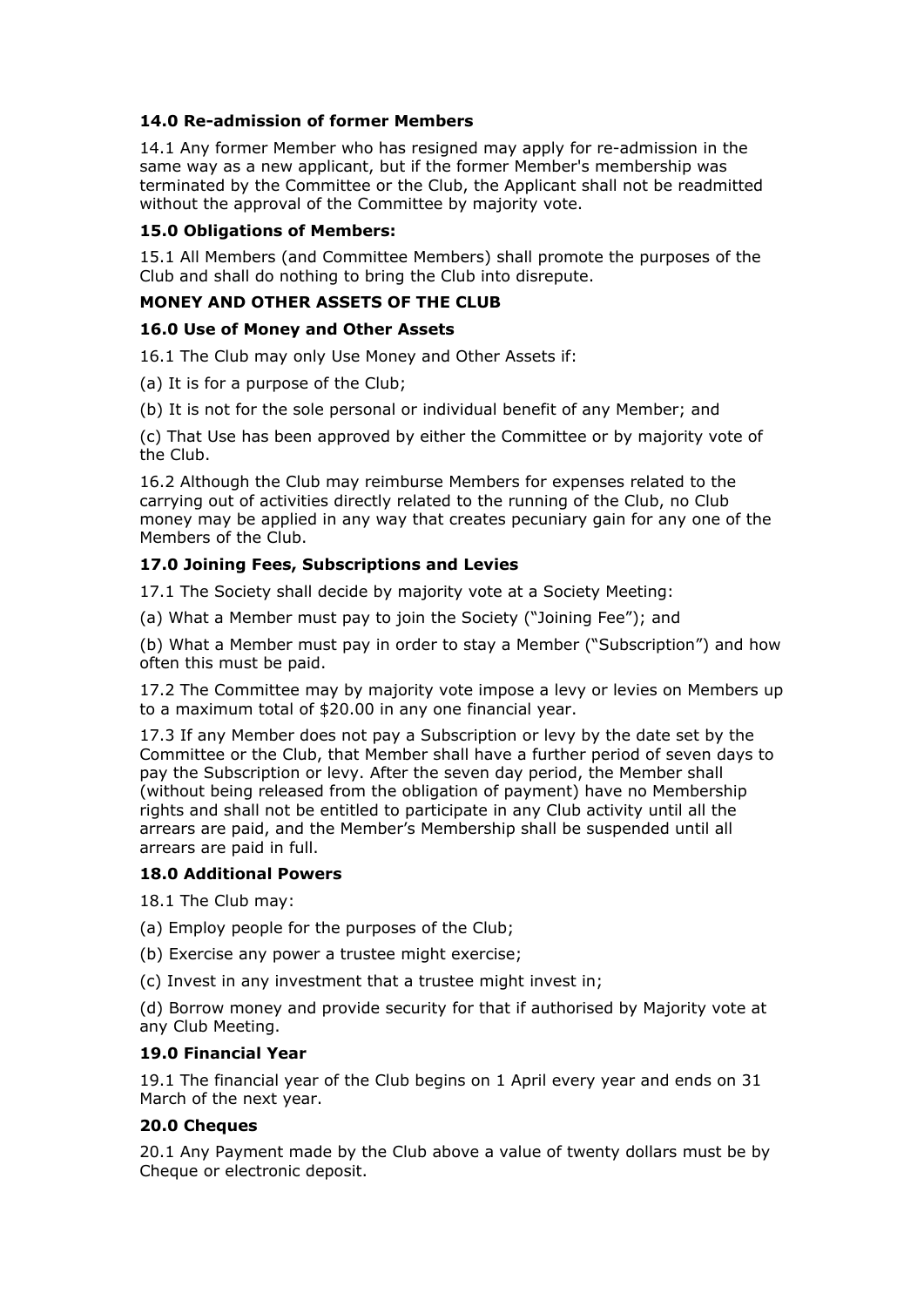20.2 All Cheques must be signed by the Chairperson, and countersigned by one other Committee Member.

## **21.0 Appointing an Auditor**

21.1 At an Annual General Meeting, the Club may by majority vote appoint someone to audit the Club ("the Auditor"). The Auditor shall audit the Club's accounts, and shall certify that they are correct. The Auditor must be a member of the New Zealand Society of Accountants, and must not be a Member of the Club. If the Club appoints an Auditor who is unable to act for some reason, the Committee shall appoint another Auditor as a replacement.

### **CONDUCT OF MEETINGS**

#### **22.0 Club Meetings**

22.1 A Club Meeting is either an Annual General Meeting or a Special General Meeting.

22.2 The Annual General Meeting shall be held once every year between 1 April and 31 August. The Committee shall determine when and where the Club shall meet within those dates.

22.3 Special General Meetings may be called by the Committee. The Committee must call a Special General Meeting if the Secretary receives a written request signed by at least a quarter of the Members.

22.4 The Secretary shall give all Members at least 14 days written notice of:

(a) The business to be conducted at any Club Meeting;

(b) A copy of the Annual Report and Statement of Accounts, if the Club Meeting is an Annual General Meeting;

(c) A list of Nominees for the Committee, and information about those Nominees if it has been provided. (The Secretary must not provide Members with information exceeding one side of an A4 sheet of paper per Nominee).

(d) Notice of any motions and the Committee's recommendations about those motions. If the Secretary has sent notice to all Members in good faith, the Meeting and its business will not be invalidated simply because one or more Members do not receive the notice.

22.5 All Members may attend and vote at Club Meetings.

22.6 No Club Meeting may be held unless at least 20 Members attend.

22.7 All Club Meetings shall be chaired by the Chairperson. If the Chairperson is absent, the Secretary shall chair the Club Meeting. If the Secretary is also absent, the Society shall elect another Committee Member to chair that meeting. Any person chairing a Club Meeting has a casting vote.

22.8 On any given motion at a Club Meeting, the Chairperson shall in good faith determine whether to vote by:

- (a) Voices;
- (b) Show of hands; or
- (c) Secret ballot.

However, if any Member demands a secret ballot before a vote by voices or show of hands has begun, voting must be by secret ballot. If a secret ballot is held, the Chairperson will have a casting vote.

22.9 The business of an Annual General Meeting shall be:

(a) Any minutes of the previous Meeting(s);

(b) The Chairperson's report on the business of the Club;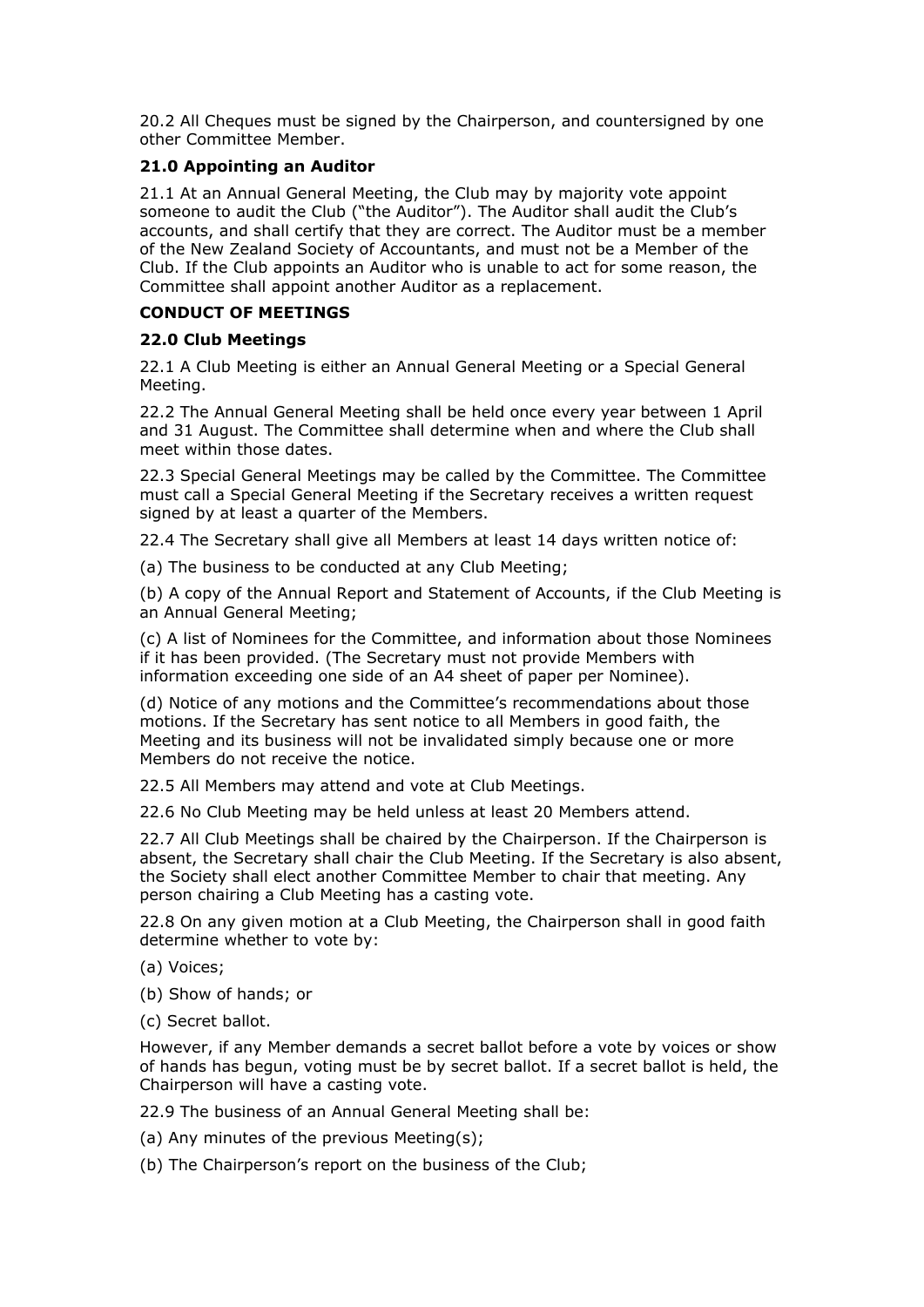(c) The Treasurer's report on the finances of the Club, and the Statement of Accounts;

(d) Election of Committee Members;

(e) Motions to be considered;

(f) General business; and

(g) Approval of plans for the balance of the current and next calendar years.

### **23.0 Motions at Club Meetings**

23.1 Any Member may request that a motion be voted on ("Member's Motion") at a particular Club Meeting, by giving written notice to the Secretary at least 28 days before that meeting. The Member may also provide information in support of the motion ("Member's Information"). The Committee may in its absolute discretion decide whether or not the Club will vote on the motion. However, if the Member's Motion is signed by at least a quarter of all Members:

(a) It must be voted on at the Club Meeting chosen by the Member; and

(b) The Secretary must give the Club's Information to all Members at least 14 days before the Club Meeting chosen by the Member; or

If the Secretary fails to do this, the Member has the right to raise the motion at the following Club Meeting.

23.2 The Committee may also decide to put forward motions for the Club to vote on ("Committee Motions").

#### **24.0 Committee Meetings**

24.1 No Committee Meeting may be held unless more than half of the Committee Members attend.

24.2 The Chairperson shall chair Committee Meetings, or if the Chairperson is absent, the Secretary shall chair the Committee Meeting. If the Secretary is also absent, the Committee shall elect a Committee Member to chair that meeting.

24.3 Decisions of the Committee shall be by majority vote.

24.4 The Chairperson or person acting as Chairperson has a casting vote.

24.5 Only Committee Members present at a Committee Meeting may vote at that Committee Meeting.

24.6 Subject to these Rules, the Committee may regulate its own practices.

#### **SIGNING OF DOCUMENTS**

#### **25.0 Signing of Documents**

25.1 The Club shall have a common seal. A document shall be executed on behalf of the Club if:

(a) The common seal is attached to the document; and

(b) The document is witnessed by any one of the Chairperson, Secretary, or Treasurer, and countersigned by one other member of the Committee.

## **ALTERING THE RULES**

#### **26.0 Altering the Rules**

26.1 The Club may alter or replace these Rules at a Society Meeting by a resolution passed by a two-thirds majority of those Members present and voting.

26.1 No alterations to these Rules may be made in respect of Clause 27 (the Winding Up provisions) and Clauses 3.2 and 16.2 (No pecuniary gain for the Club or for Members).

26.2 Any proposed motion to amend or replace these Rules shall be signed by at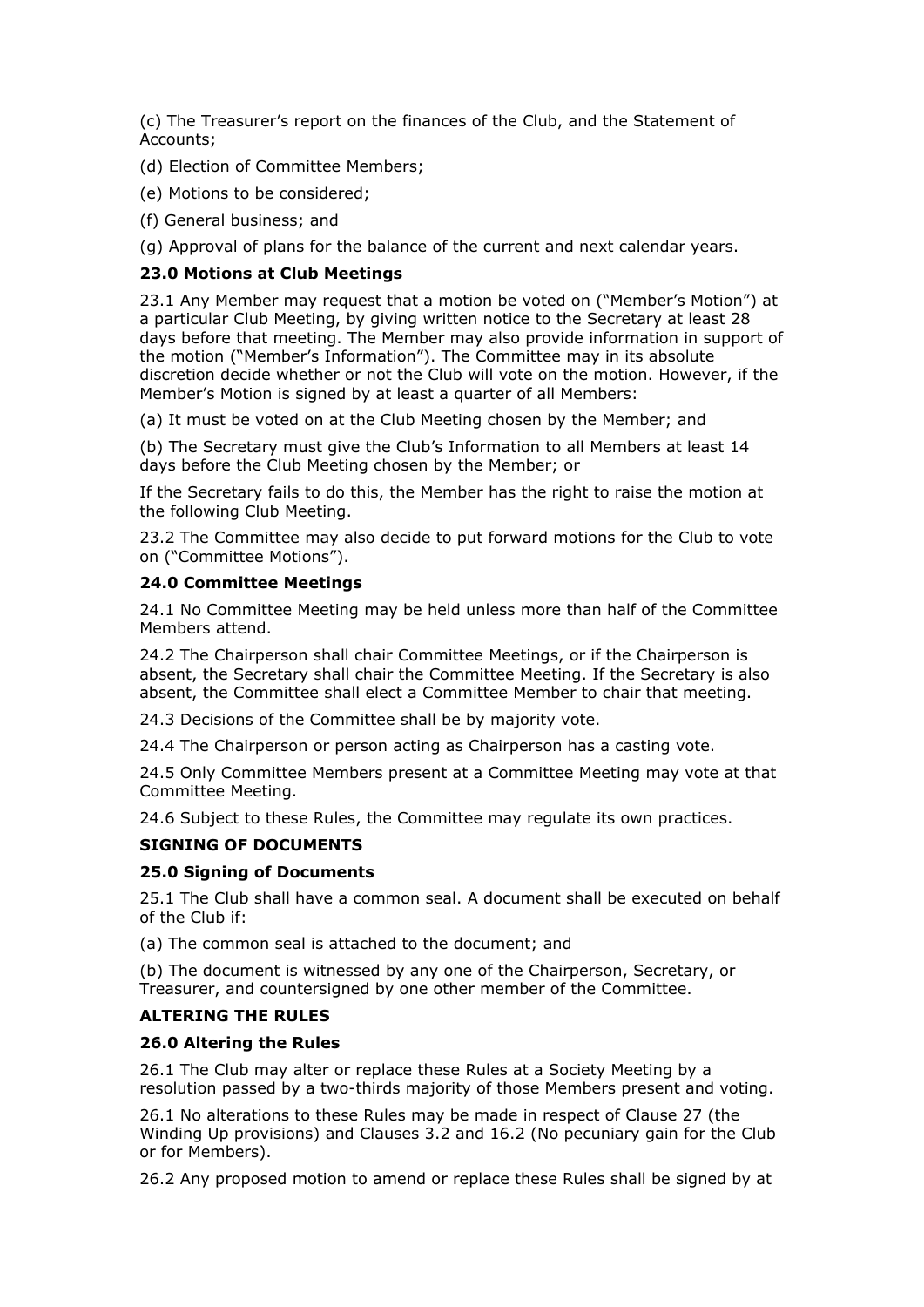least 15 Members and given in writing to the Secretary at least 28 days before the Club Meeting at which the motion is to be considered, and accompanied by a written explanation of the reasons for the proposal.

26.3 At least 14 days before the General Meeting at which any Rule change is to be considered the Club shall give to all Members written notice of the proposed motion, the reasons for the proposal, and any recommendations the Committee has.

26.4 When a Rule change is approved by a General Meeting the Managing Committee shall cause to be filed with the Registrar of Incorporated Societies advice of the Rule changes in the required form. No Rule change shall take effect until this is done.

#### **WINDING UP**

#### **27.0 Winding up**

27.1 If the Club is wound up:

- (a) The Club's debts, costs and liabilities shall be paid;
- (b) Surplus Money and Other Assets of the Club may be disposed of:
	- (i) By resolution; or
	- (ii) According to the provisions in the Incorporated Societies Act 1908; but
		- No distribution may be made to any Member;
		- The surplus Money and Other Assets shall be distributed to:

(iii) Any organisation chosen by the Committee or majority of Members that has similar aims and purposes to the Club, that will in the opinion of the Club or Members continue to promote the sport of Association Football in the Otago region. For clarity, winding up monies may not be distributed to an organisation that operates for pecuniary gain.

## **28.0 Definitions**

28.1 In these Rules:

(a) "Cheque" means a personal cheque or a bank cheque.

(b) "Committee" means the Committee of the Club.

(c) "Committee Meeting" means a meeting of the Committee.

(d) "Committee Member" means any Member who is on the Committee.

(e) "Majority vote" means a vote made by more than half of the Members who are present at a Meeting and who are entitled to vote and voting at that Meeting upon a resolution put to that Meeting.

(f) "Meeting" means any Annual General Meeting, any Special General Meeting, and any Committee Meeting.

(g) "Money or Other Assets" means any real or personal property or any interest therein, owned or controlled to any extent by the Club.

(h) "Payment" means any transfer of legal tender by cash, electronic transfer, bank cheque, or any other means of paying legal tender, and includes payment by personal cheque.

(i) "Rules" means these rules, being the rules of the Club.

(j) "Club Meeting" means any Annual General Meeting, or any Special General Meeting, but not a Committee Meeting.

(k) "Use Money or Other Assets" means to use, handle, invest, transfer, give, apply, expend, dispose of, or in any other way deal with, Money or Other Assets.